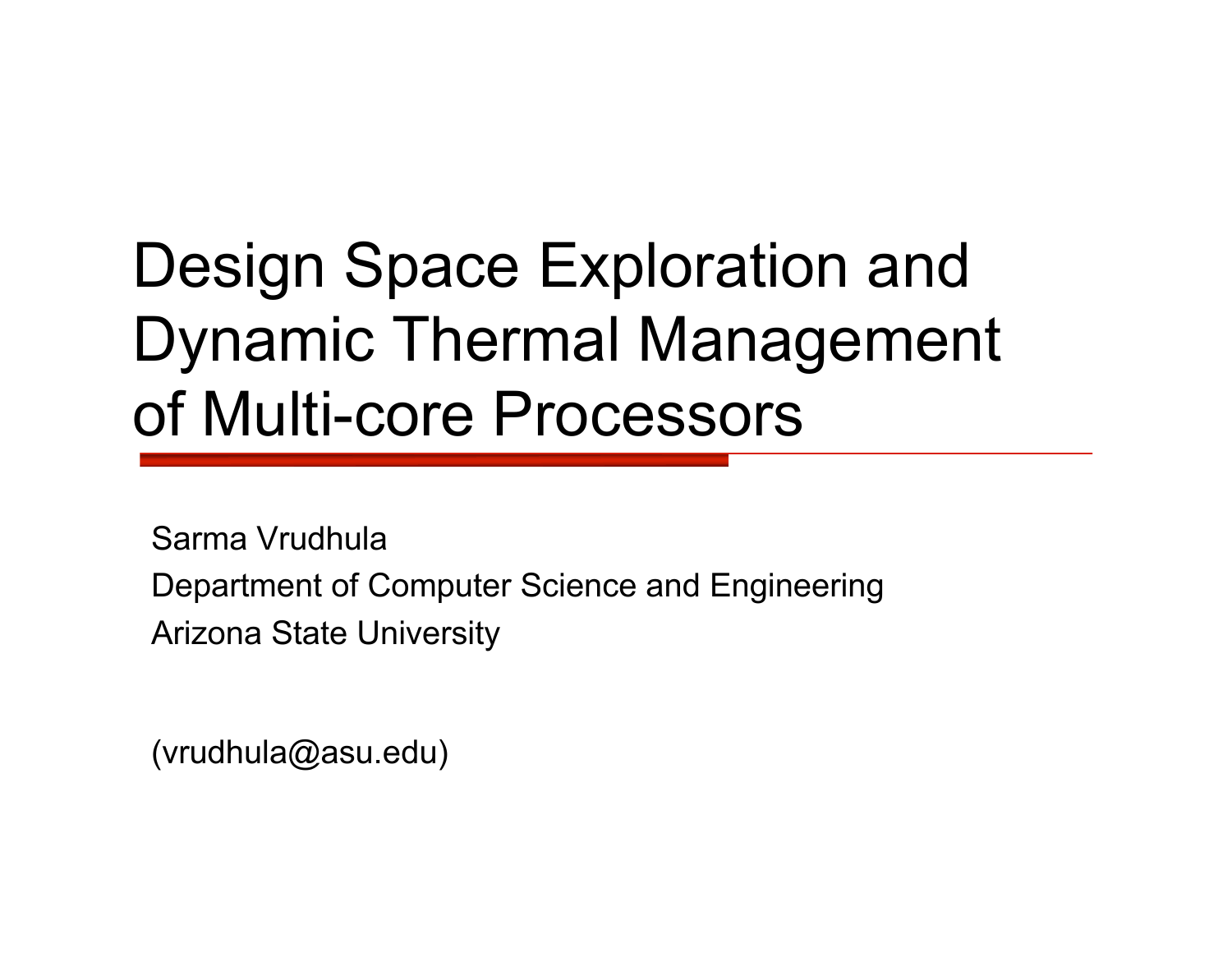### Thermal Management (TM) for Multi-core

- Single or "few" cores:
	- DTM (clock gating, fetch throttling, DFVS, thread migration . .) employed infrequently, when temperature exceeds preset threshold
	- Package & cooling solution designed to handle worst-case power
- With "many" cores
	- large temporal variations in # of threads executing, hence, in power consumption
	- Not feasible to design package to remove worst-case power, but closer to average power
	- DTM will be used more frequently and will have a much greater impact on performance when compared to single cores
	- Need to account for coupled relation between power, speed and temperature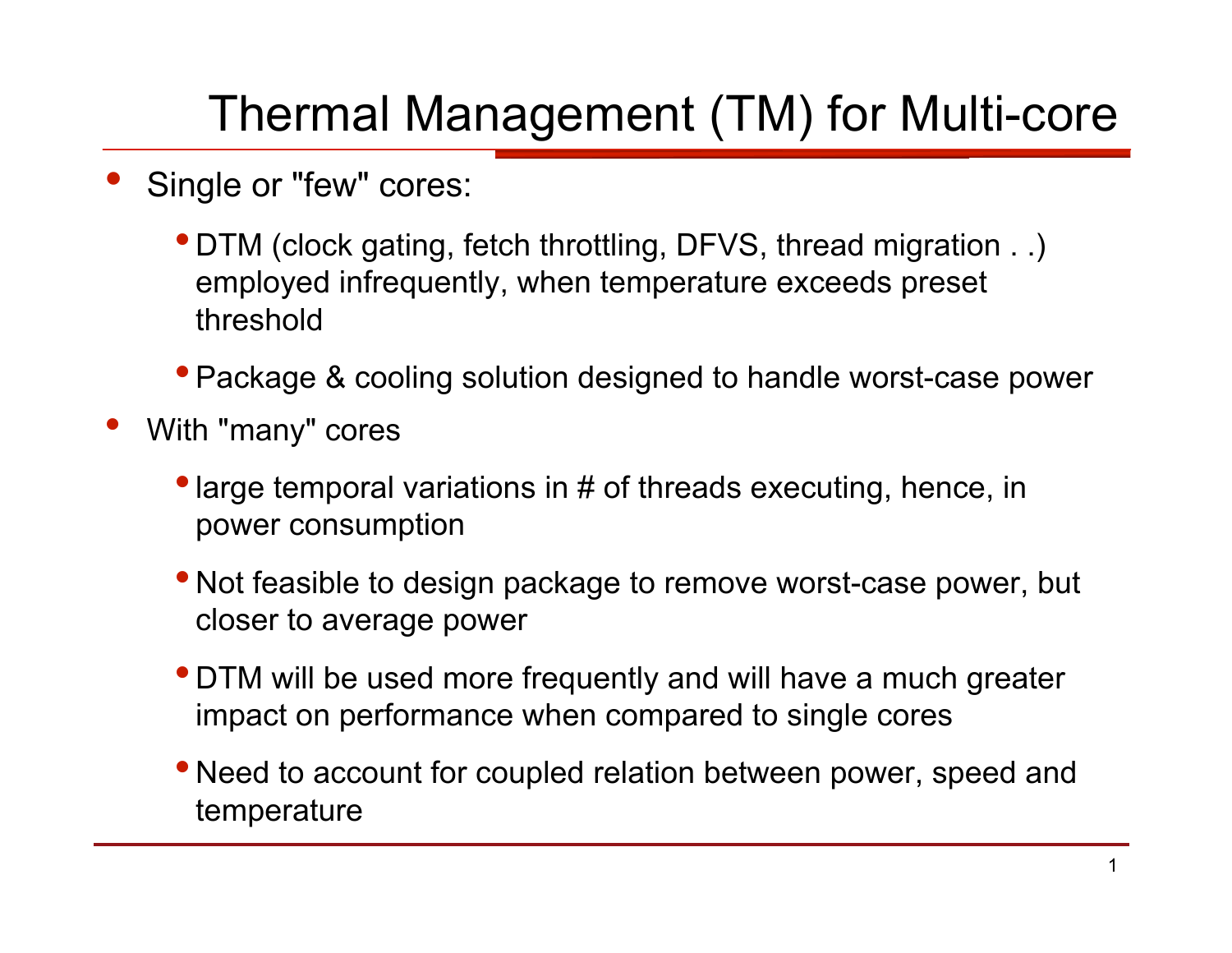## Speed, Power & Temperature

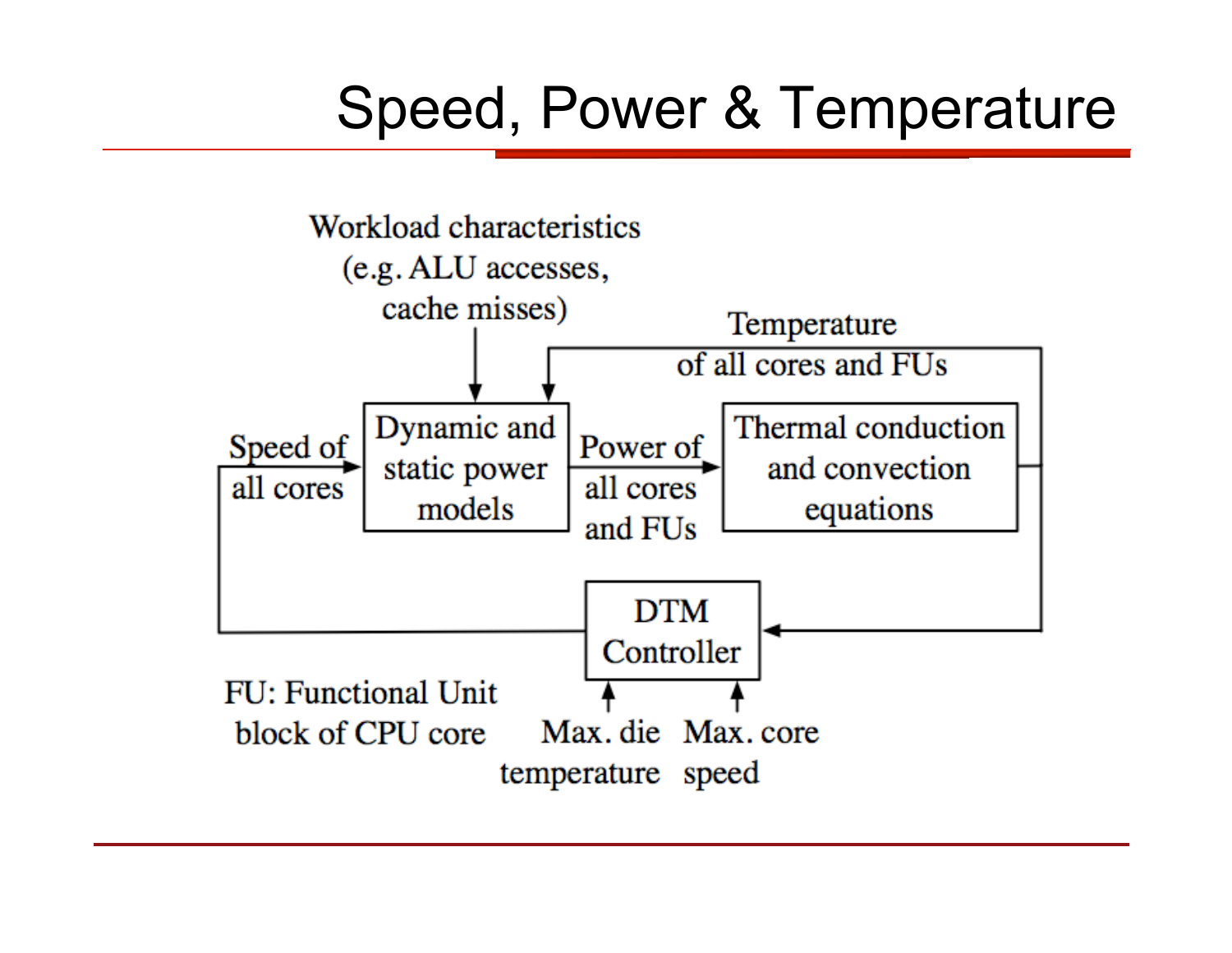## Hotspot thermal model

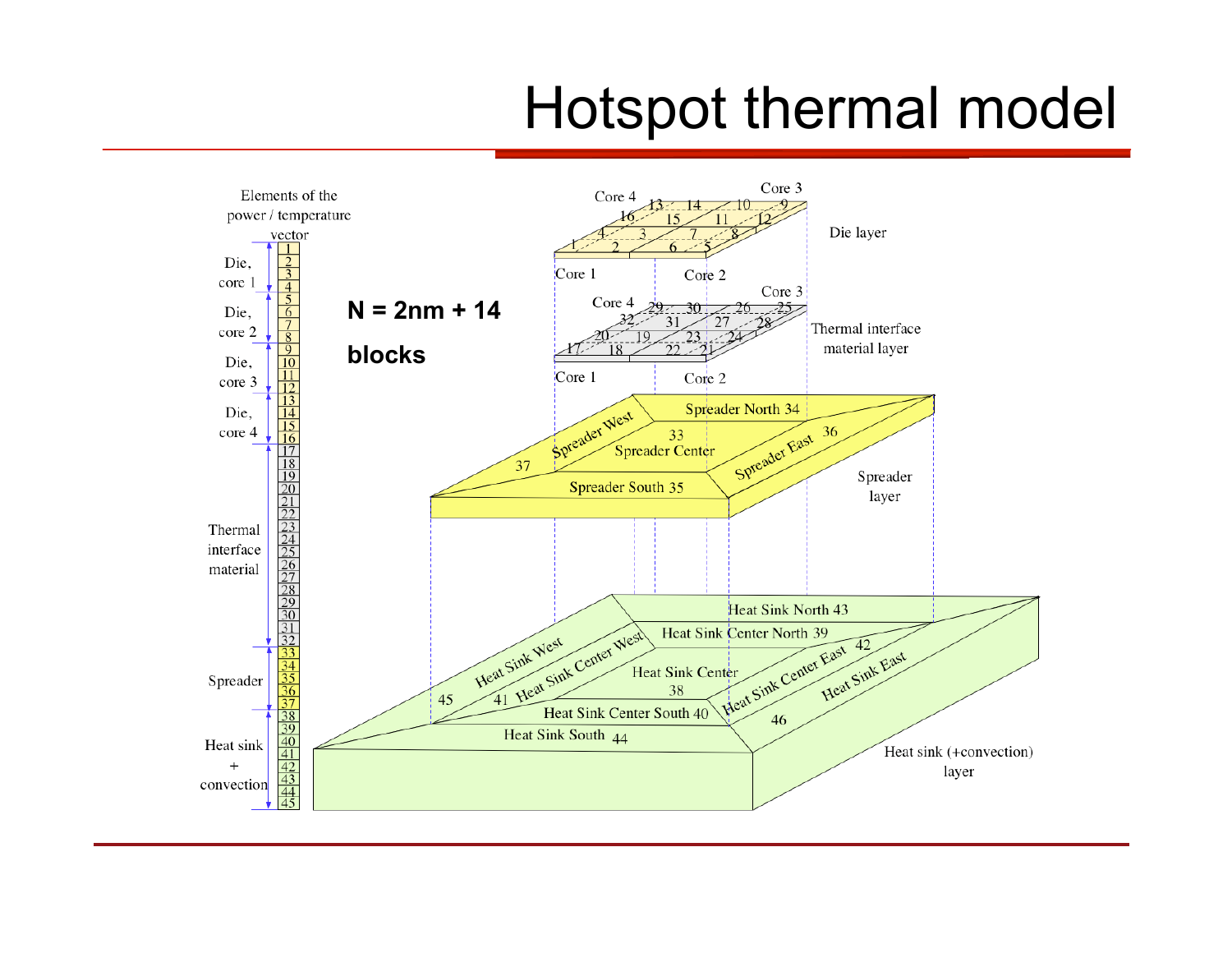## Hotspot RC Circuit Model

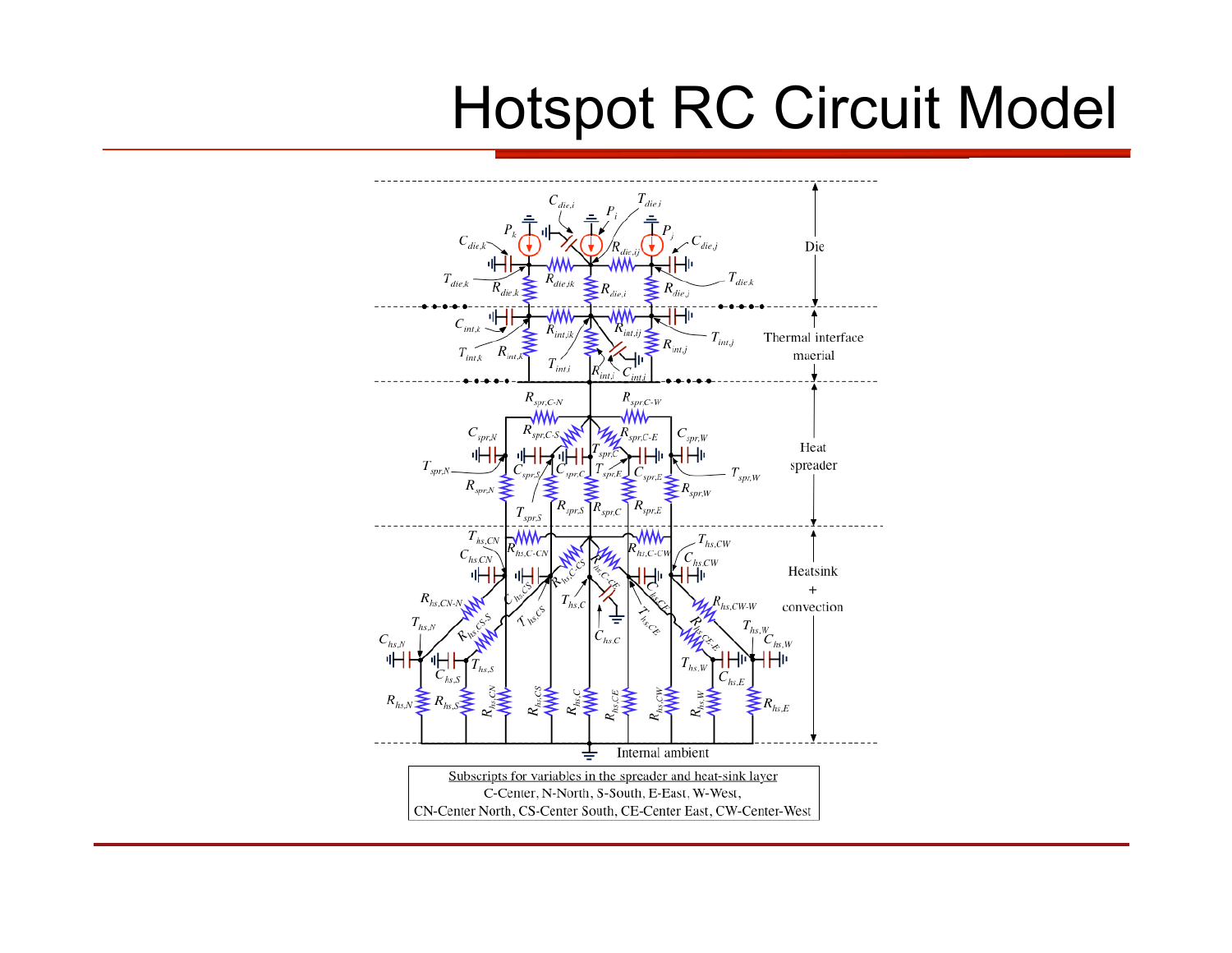# Design Space Exploration

- What is the maximum number of cores that can be activated with and without throttling in steady-state?
- What is the steady-state throughput and power as a function of the number of active cores ?

Answers in terms of

- Static and dynamic power consumption of hottest block and full chip
- thermal resistances of hottest block
- leakage sensitivity to temperature
- ambient and chip threshold temperature

DSE requires requires fast and scalable (simple algebraic expressions) answers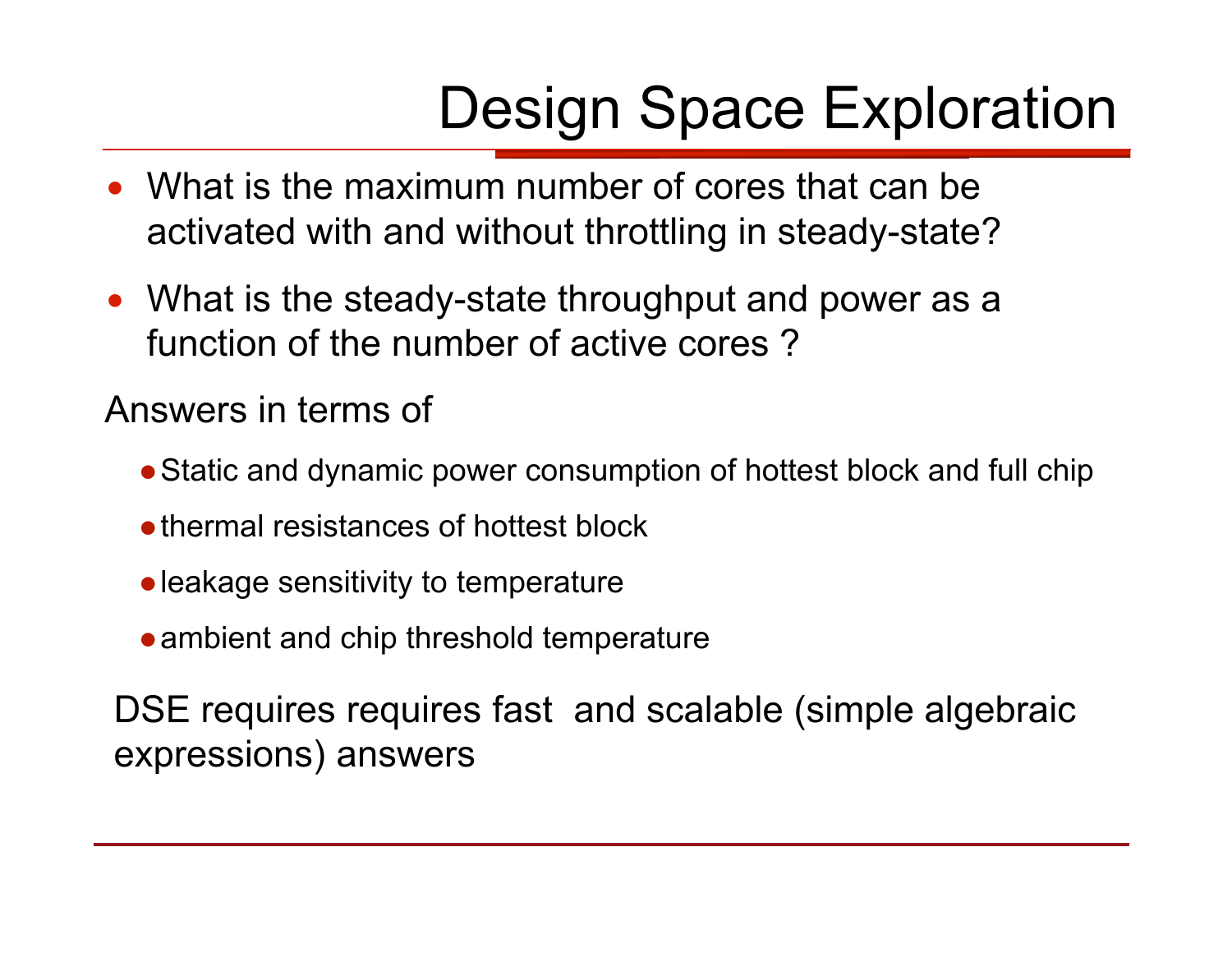### Design Space Exploration,

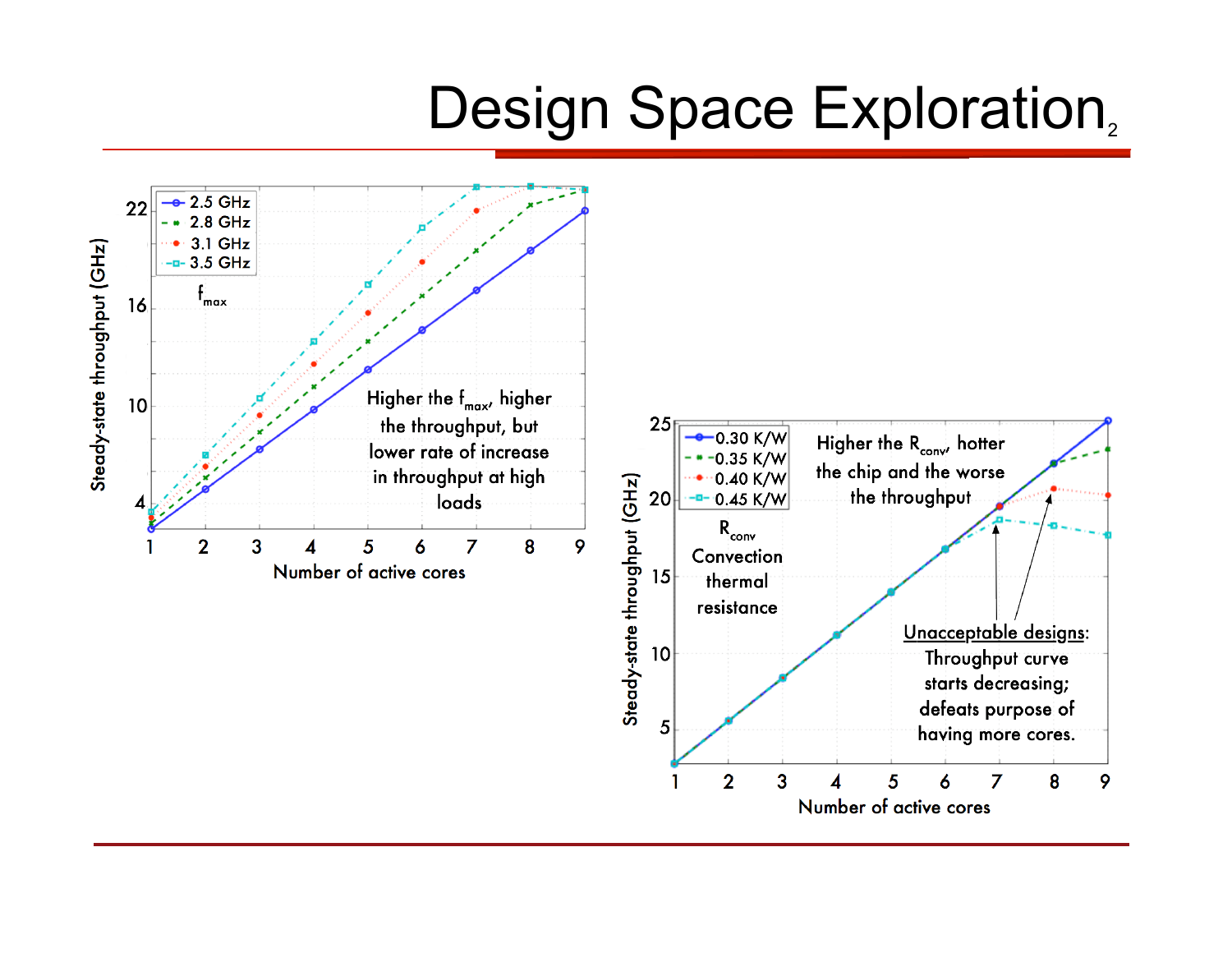### Dynamic Thermal Management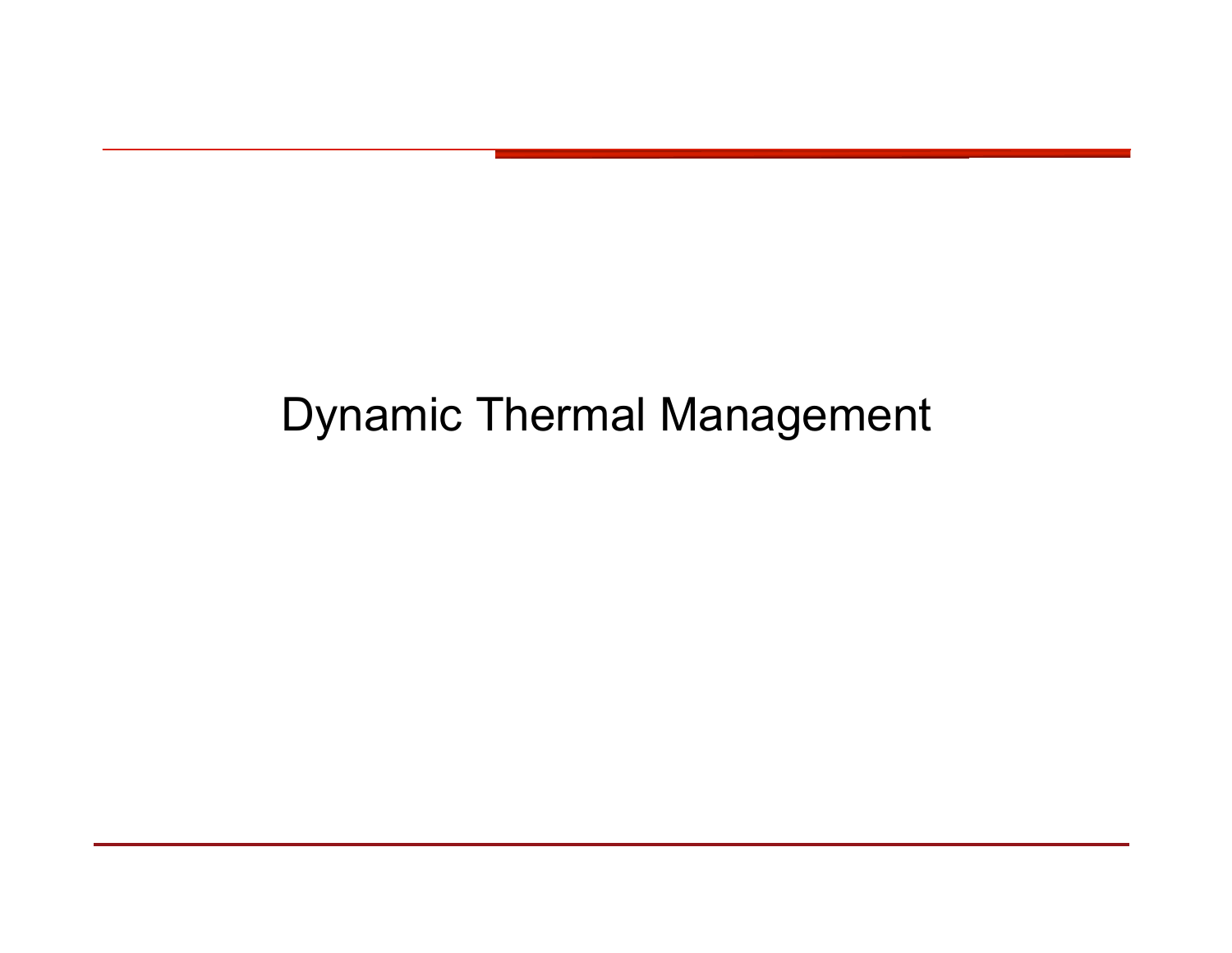### Steady-state problem formulation

$$
\max_{\mathbf{S}_{SS}} \qquad \mathbf{W}' \; \mathbf{S}_{SS}, \quad \text{(f'put = weighted sum of speeds)}
$$

s.t. 
$$
d\mathbf{T}_{ss}/dt = 0 = \hat{\mathbf{A}} \mathbf{T}_{ss} + \mathbf{B} (\mathbf{P}_d(\mathbf{s}_{ss}) + \mathbf{P}_{l0}),
$$
  
\n(steady-state thermal equation)  
\n
$$
T_{i,ss} \leq T_{\text{max}} \ \forall \ i \in \{1, \ldots, nm\},
$$
  
\n(thermal constraint)  
\n
$$
0 \leq \mathbf{s}_{ss} \leq 1.
$$
  
\n(speed boundaries for each core)

LP: n decision variables, 2nm+14 constraints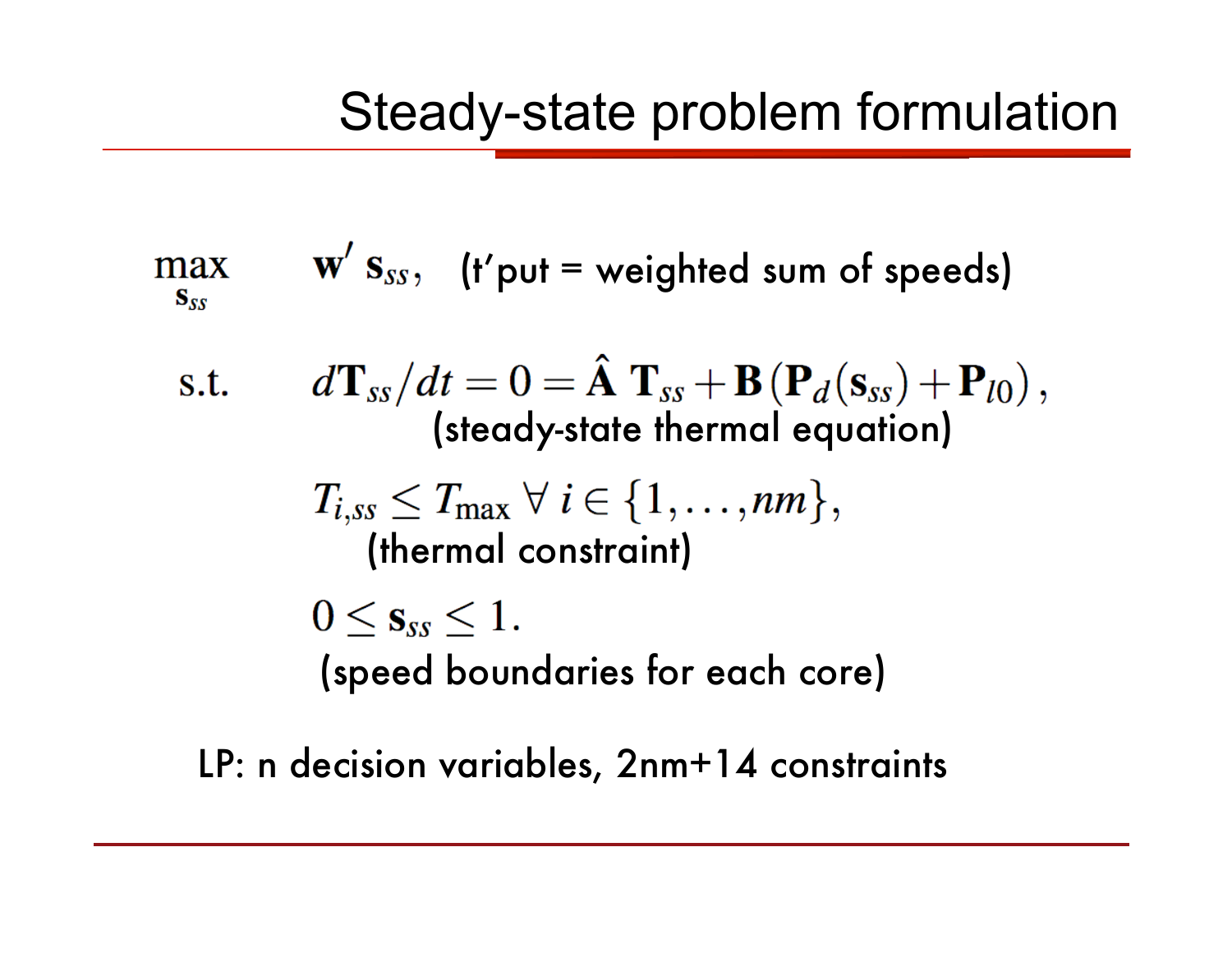### Transient speed control problem

$$
\max_{\mathbf{s}(t)} \quad \frac{1}{t_f} \int_0^{t_f} \mathbf{w}' \, \mathbf{s}(t) \, dt, \text{ (time-averaged throughout)}
$$

s.t. 
$$
d\mathbf{T}(t)/dt = \hat{\mathbf{A}} \mathbf{T}(t) + \mathbf{B} (\mathbf{P}_d(\mathbf{s}(t)) + \mathbf{P}_{l0}), \mathbf{T}(0) = \mathbf{T}_0
$$
  
**(transient thermal equation - linear LDT)**  

$$
T_i(t) \leq T_{\text{max}} \ \forall \ i \in \{1, ..., nm\}, 0 \leq t \leq t_f,
$$

$$
0\leq \mathbf{s}(t)\leq 1\ \forall\ 0\leq t\leq t_f.
$$

Optimal control problem: n control variables (speeds), 2nm+14 state variables (temperature). Too big for analytical solution. Very expensive to solve numerically.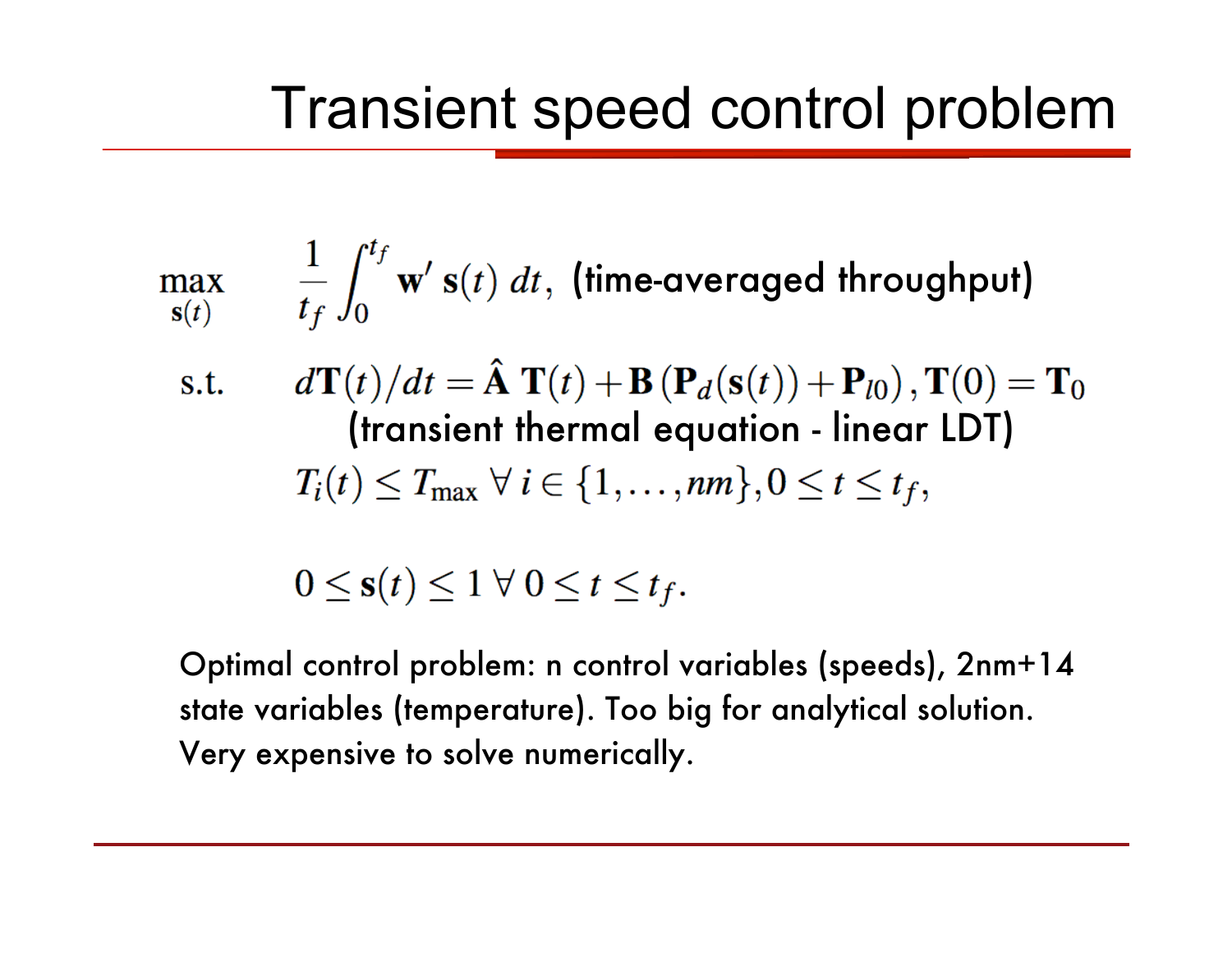# DTM Extensions

#### **Stochastic Workloads:**

- to model inexact nature of program execution and nondeterministic memory access patterns
- can be included in the existing framework by modeling the power consumption as a random process

### **Dynamic Task Allocation:**

• Need fast (within OS scheduling interval) schemes to migrating threads between heated cores

#### **Process Variations:**

- Requires modeling the circuit & thermal parameters as realizations of spatial stochastic process
- Inter-core variations for the thermal parameters (Rs & Cs)
- Circuit parameters (Tox, Leff, Vt) have both intra-core and inter-core variations. Major impact on core leakage